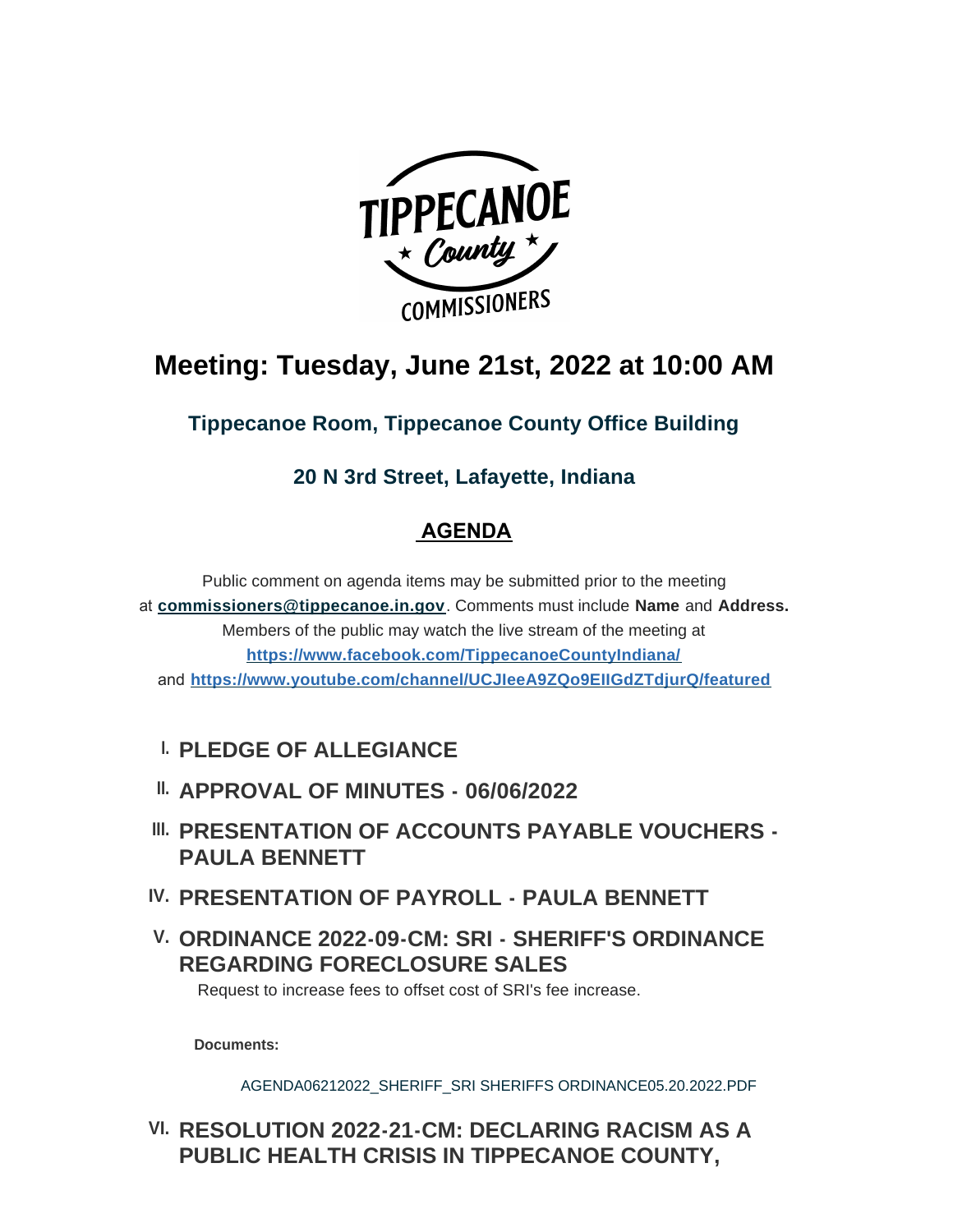#### **INDIANA**

**Documents:**

[AGENDA06212022\\_HRC RESOLUTION\\_06.02.2022 RESOLUTION\\_\\_](http://www.tippecanoe.in.gov/AgendaCenter/ViewFile/Item/12834?fileID=25714)  DECLARING RACISM A PUBLIC HEALTH CRISIS.PDF [AGENDA06212022\\_TCHD LETTER OF SUPPORT.PDF](http://www.tippecanoe.in.gov/AgendaCenter/ViewFile/Item/12834?fileID=25715)

### **SERVICE AGREEMENT FOR BOOK SCANNING AND VII. INDEXING - BOB PLANTENGA**

**Documents:**

[AGENDA06212022\\_SIGNED 2022-05-22 AGREEMENT INCORPORATING IRA](http://www.tippecanoe.in.gov/AgendaCenter/ViewFile/Item/12823?fileID=25716)  SERVICES PDF

### **SERVICE AGREEMENT WITH TECTON FOR VIII. CONSTRUCTION MANAGEMENT SERVICES - ANIMAL SHELTER**

**Documents:**

[AGENDA06212022\\_AGREEMENT WITH TECTON\\_ANIMAL SHELTER](http://www.tippecanoe.in.gov/AgendaCenter/ViewFile/Item/12857?fileID=25735)  06.16.2022.PDF

### **CREATION OF NEW POSITION - REGULAR PART-TIME - IX. AMY ERWIN**

Position Description: part-time Public Health Nurse.

**Documents:**

[AGENDA06212022\\_NURSE \(PUBLIC HEALTH\) - AUG 98-REGULAR PART-](http://www.tippecanoe.in.gov/AgendaCenter/ViewFile/Item/12858?fileID=25723)TIME.PDF

#### **HIGHWAY- STEWART KLINE X. INDOT Transfer Agreement**

Transfer of Three INDOT Road Segments

#### **Supplemental #2 Agreement**

USI Consultants for PE, and RW for BR#64 & BR#65

#### **LPA Consulting Contract**

USI Consultants for ROW Services Agreement for BR#64 & BR#65.

#### **Yeager Road Project**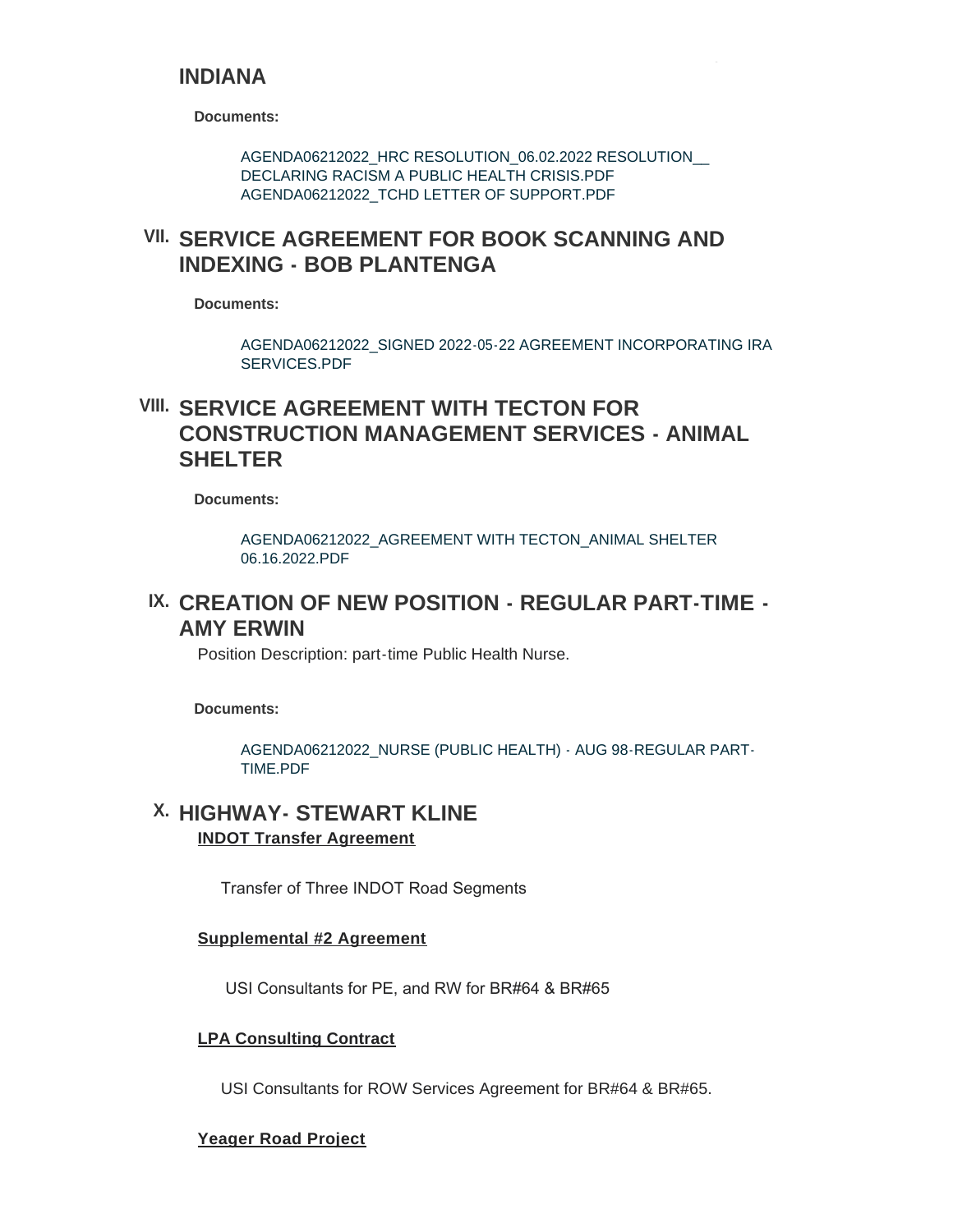Warranty Deed – ROW Purchase Parcel 3 – Yeager Rd.

Perpetual Easement – Parcel 3B – Yeager Rd.

Temporary Easement Grant – Parcel 3C & 3D – Yeager Rd.

Warranty Deed – ROW Purchase Parcel 5 – Yeager Rd.

Temporary Easement Grant – Parcel 5A & 5B Yeager Rd.

#### **Morehouse Road Project**

Warranty Deed – ROW Purchase Parcel 12 – Morehouse Rd.

Temporary Easement Grant – Parcel 12A Morehouse Rd.

Warranty Deed – ROW Purchase Parcel 29 - Morehouse Rd.

Temporary Easement Grant – Parcel 29A - Morehouse Rd.

**Documents:**

[AGENDA06212022\\_HWY-INDOT ROAD TRANSFER AGREEMENT.PDF](http://www.tippecanoe.in.gov/AgendaCenter/ViewFile/Item/12859?fileID=25736) [AGENDA06212022\\_HWY-LPA ROW SERVICE USI AGREEMENT](http://www.tippecanoe.in.gov/AgendaCenter/ViewFile/Item/12859?fileID=25737)  BR64AND65.PDF [AGENDA06212022\\_HWY-PERPETUAL P3 YEAGER.PDF](http://www.tippecanoe.in.gov/AgendaCenter/ViewFile/Item/12859?fileID=25738) [AGENDA06212022\\_HWY-SUPPLEMENTAL AGREEMENTNO.2 USI BR64AND65](http://www.tippecanoe.in.gov/AgendaCenter/ViewFile/Item/12859?fileID=25739)  (1).PDF [AGENDA06212022\\_HWY-TEMPGRANT P12 MOREHOUSE.PDF](http://www.tippecanoe.in.gov/AgendaCenter/ViewFile/Item/12859?fileID=25740) [AGENDA06212022\\_HWY-TEMPGRANT P29A.PDF](http://www.tippecanoe.in.gov/AgendaCenter/ViewFile/Item/12859?fileID=25741) [AGENDA06212022\\_HWY-TEMPGRANT P3 YEAGER.PDF](http://www.tippecanoe.in.gov/AgendaCenter/ViewFile/Item/12859?fileID=25742) [AGENDA06212022\\_HWY-TEMPGRANT P5 YEAGER.PDF](http://www.tippecanoe.in.gov/AgendaCenter/ViewFile/Item/12859?fileID=25743) [AGENDA06212022\\_HWY-WD P12 MOREHOUSE.PDF](http://www.tippecanoe.in.gov/AgendaCenter/ViewFile/Item/12859?fileID=25744) [AGENDA06212022\\_HWY-WD P29 MOREHOUSE.PDF](http://www.tippecanoe.in.gov/AgendaCenter/ViewFile/Item/12859?fileID=25745) [AGENDA06212022\\_HWY-WD P3 YEAGER.PDF](http://www.tippecanoe.in.gov/AgendaCenter/ViewFile/Item/12859?fileID=25746) [AGENDA06212022\\_HWY-WD P5 YEAGER.PDF](http://www.tippecanoe.in.gov/AgendaCenter/ViewFile/Item/12859?fileID=25747) [AGENDA06212022\\_HWY.PDF](http://www.tippecanoe.in.gov/AgendaCenter/ViewFile/Item/12859?fileID=25748)

### **APPOINTMENT TO HUMAN RELATIONS COMMISSION XI.**

**Documents:**

[AGENDA06212022\\_HUMAN RELATIONS BOARD APPOINTMENT- YADIRA](http://www.tippecanoe.in.gov/AgendaCenter/ViewFile/Item/12833?fileID=25712)  SALAZAR.PDF

### **HUMAN RESOURCES - SHIRLEY MENNEN XII. Professional Services Agreement for Work Related PTSD**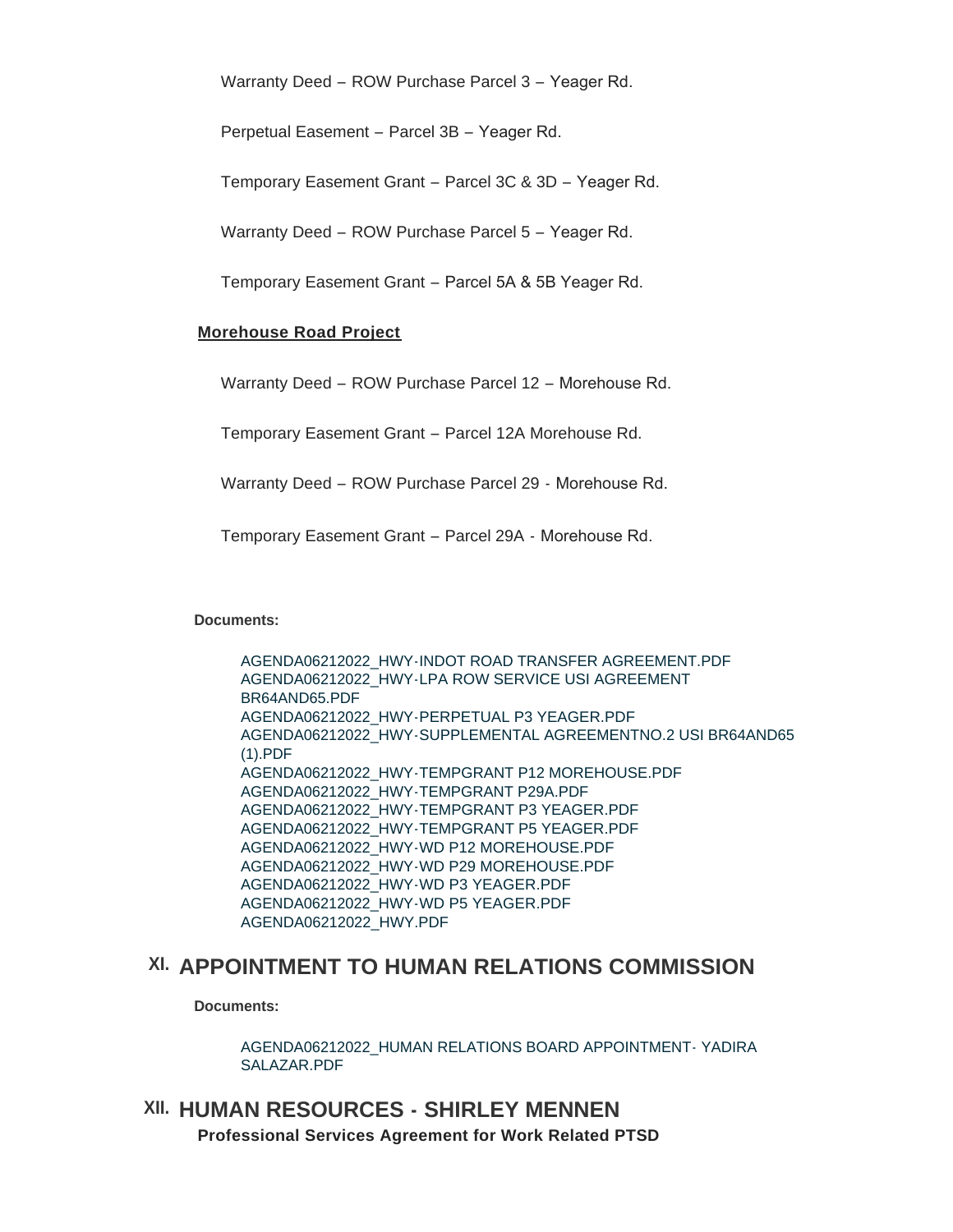Employee Assistance Program (EAP) to offer psychological services through Suncrest Psychological Services, LLC.

#### **Workers' Compensation Representation**

Letter of intention, confirming firm's committment in representing Tippecanoe County in workers' compensation matters.

#### **Documents:**

[AGENDA06212022\\_DARDEEN EXECUTED 2022-06-08 - TIPPECANOE COUNTY](http://www.tippecanoe.in.gov/AgendaCenter/ViewFile/Item/12837?fileID=25710)  CONTRACT SUNCREST EAP 2022\_000001.PDF [AGENDA06212022\\_TIPPECANOE COUNTY ENGAGEMENT LETTER.PDF](http://www.tippecanoe.in.gov/AgendaCenter/ViewFile/Item/12837?fileID=25711)

### **GRANTS XIII.**

### **WOMEN INFANTS & CHILDREN (WIC) XIV.**

Memorandum of Understanding (MOU) between Tippecanoe County Board of Commissioners, on behalf of WIC Agency and Franciscan Alliance, Inc. d/b/a Franciscan Health Lafayette.

#### **Documents:**

[AGENDA06212022\\_TIPPECANOE CO WIC 2022-2024 SIGNED BY TEW.PDF](http://www.tippecanoe.in.gov/AgendaCenter/ViewFile/Item/12860?fileID=25729)

### **YOUTH SERVICES - NEW JDAI GRANT CONTRACTS XV.**

- Laura Stull Parenting the Teen Brain
- Dr. Aalsma Policing the Teen Brain
- Mike Daley Policing the Teen Brain
- Devon Moore Teen Court Judge
- Miriah Anderson Teen Court Judge
- Sanford Swanson JJJ and Back on Track
- Donte Wilburn Back on Track
- Kala Vilinski Tutoring Coordinator
- Kayla Mughmaw Tutor
- Jackie Vega Tutor